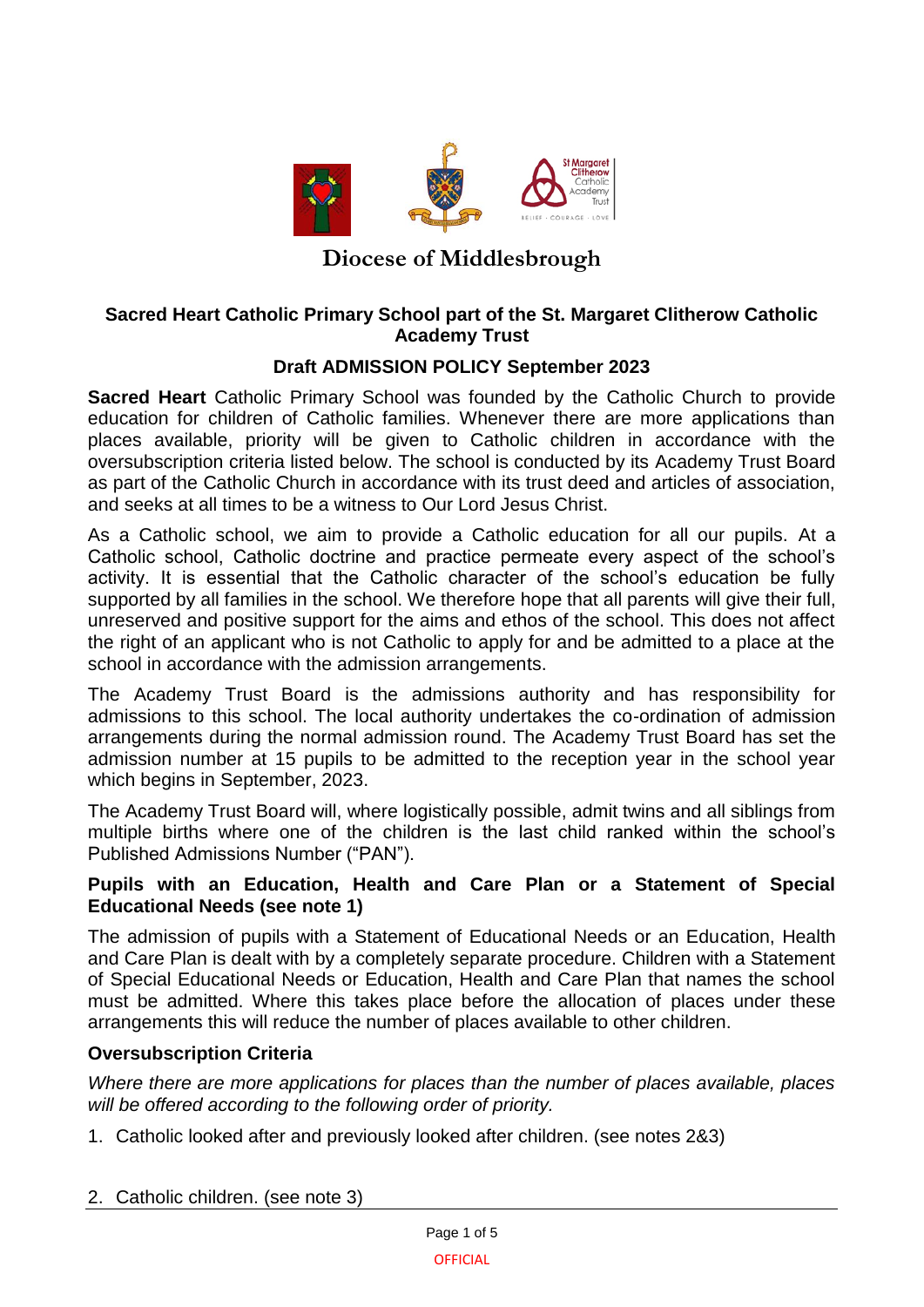- 3. Other looked after and previously looked after children. (see note 2)
- 4. Children of other Christian denominations whose membership is evidenced by a minister of religion. (see note 4)

### 5. Any other children.

### *Within each of the categories listed above, the following provisions will be applied in the following order.*

(i) The attendance of a brother or sister at the school at the time of enrolment will increase the priority of an application within each category so that the application will be placed at the top of the category in which the application is made (see note 5).

### **Tie Break**

Priority will be given to children living closest to the school determined by the shortest distance. Distances are calculated using the local authority's computerised measuring system on the following basis. The measurement is made from a fixed point within the dwelling, as identified by Ordnance Survey, to the nearest school entrance using footpaths and roads. In the event of distances being the same for two or more children where this would determine the last place to be allocated, random allocation will be carried out and supervised by a person independent of the school. All the names will be entered into a hat and the required number of names will be drawn out.

### **Application Procedures and Timetable**

To apply for a place at this school in the normal admission round, you must complete a Common Application Form available from the local authority in which you live. You are also requested to complete the Supplementary Information Form attached to this policy if you wish to apply under oversubscription criteria 1 to 2 or 4. The Supplementary Information Form should be returned to The Admin Team, Sacred Heart RC Primary, Broomfield Avenue, Northallerton, DL7 8UL, Email: admin@sh.smccat.org.uk by 15<sup>th</sup> January 2023.

You will be advised of the outcome of your application on  $16<sup>th</sup>$  April or the next working day, by the local authority on our behalf. If you are unsuccessful (unless your child gained a place at a school you ranked higher) you will be informed of the reasons, related to the oversubscription criteria listed above, and you have the right of appeal to an independent appeal panel.

*If you do not provide the information required in the SIF and return it by the closing*  date, together with all supporting documentation, your child will not be placed in *criteria 1 to 2 or 4, and this is likely to affect your child's chance of being offered a place.*

**All applications which are submitted on time will be considered at the same time and after the closing date for admissions which is 15th January 2023.**

#### **[Late Applications**

Late applications will be administered in accordance with your home Local Authority Primary Co-ordinated Admissions Scheme. You are encouraged to ensure that your application is received on time.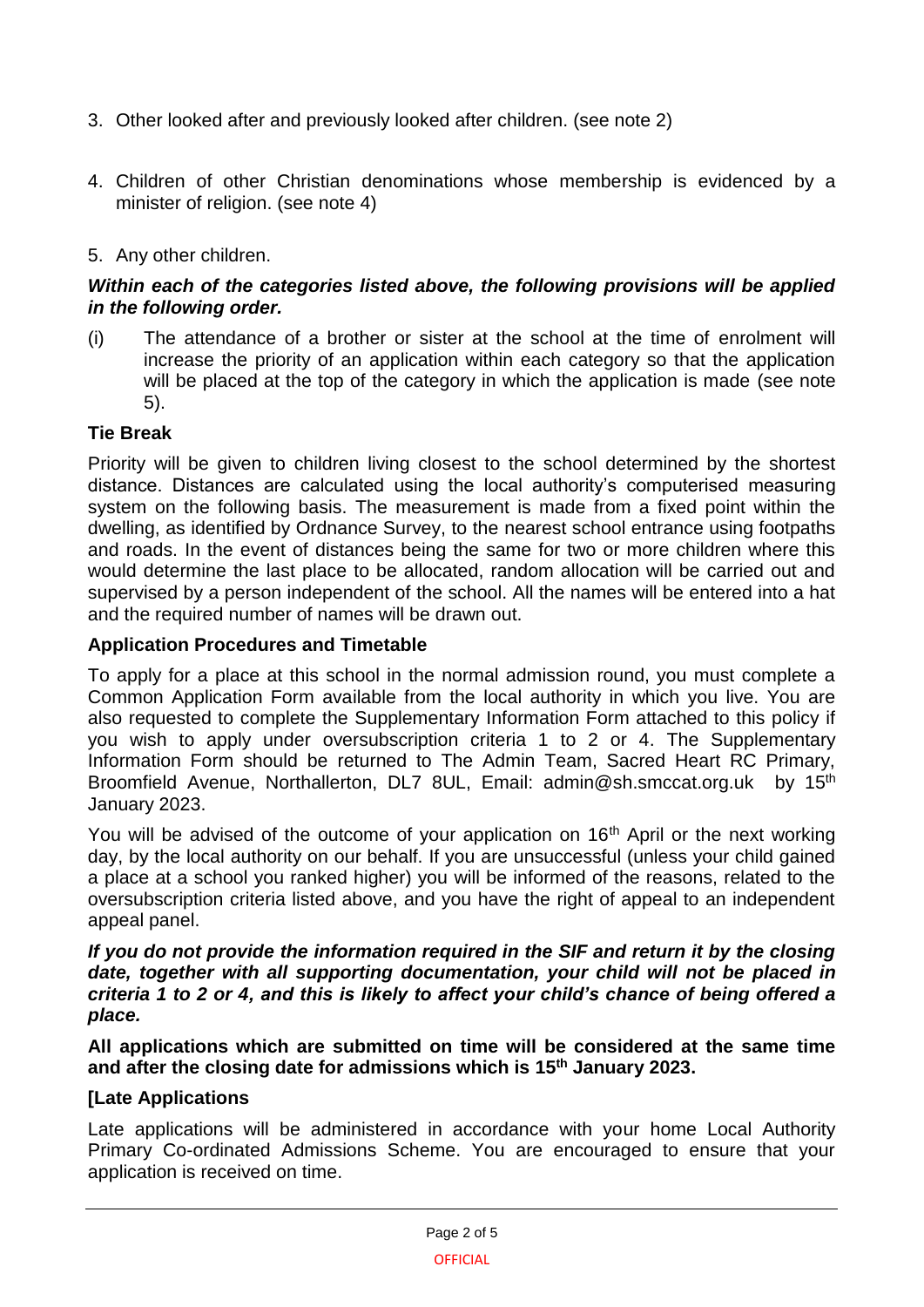## **Admission of Children Below Compulsory School Age and Deferred Entry**

A child is entitled to a full-time place in the September following their fourth birthday. A child's parents may defer the date at which their child, below compulsory school age, is admitted to the school, until later in the school year but not beyond the point at which they reach compulsory school age, or beyond the beginning of the final term of the school year for which an offer was made. A child may take up a part-time place until later in the school year, but not beyond the point at which the child reaches compulsory school age. Upon receipt of the offer of a place a parent should notify the school, as soon as possible, that they wish to either defer their child's entry to the school or take up a part-time place.

## **Admission of Children outside their Normal Age Group**

A request may be made for a child to be admitted outside of their normal age group, for example, if the child is gifted and talented or has experienced problems such as ill health. In addition, the parents of a summer born child, i.e. a child born between  $1<sup>st</sup>$  April and  $31<sup>st</sup>$ August, may request that the child be admitted out of their normal age group, to reception rather than year 1.

Any such request should be made in writing to **The Governance Officer, The Raylor Centre, James Street, York, YO10 3DW or Email governance@smccat.org.uk** at the same time as the admission application is made. The Academy Trust Board will make its decision about the request based on the circumstances of each case and in the best interests of the child. In addition to taking into account the views of the head teacher, including the head teacher's statutory responsibility for the internal organisation, management and control of the school, the Academy Trust Board will take into account the views of the parents and of appropriate medical and education professionals, as appropriate.

### **Waiting Lists**

In addition to their right of appeal, unsuccessful children will be offered the opportunity to be placed on a waiting list. This waiting list will be maintained in order of the oversubscription criteria set out above and *not* in the order in which applications are received or added to the list. Waiting lists for admission will operate throughout the school year. The waiting list will be held open until **July 2024 (end of term date to be confirmed)**.

**Inclusion in the school's waiting list does not mean that a place will eventually become available.**

### **In-Year Applications**

An application can be made for a place for a child at any time outside the admission round and the child will be admitted where there are available places. Application should be made **to the Local Authority by contacting The Admissions Team,** North Yorkshire County Council admissions [www.northyorks.gov.uk/admissions.](http://www.northyorks.gov.uk/admissions) . If your application is based on over subscription criteria 1 to 2 or 4, we require that you also complete the school's Supplementary Information Form and return this to: The Admin Team, Sacred Heart RC Primary, Broomfield Avenue, Northallerton, DL7 8UL, Email: admin@sh.smccat.org.uk at the same time as submitting your in-year application.

Where there are places available but more applications than places, the published oversubscription criteria, as set out above, will be applied.

If there are no places available, the child will be added to the waiting list (see above).

You will be advised of the outcome of your application in writing, and you have the right of appeal to an independent appeal panel.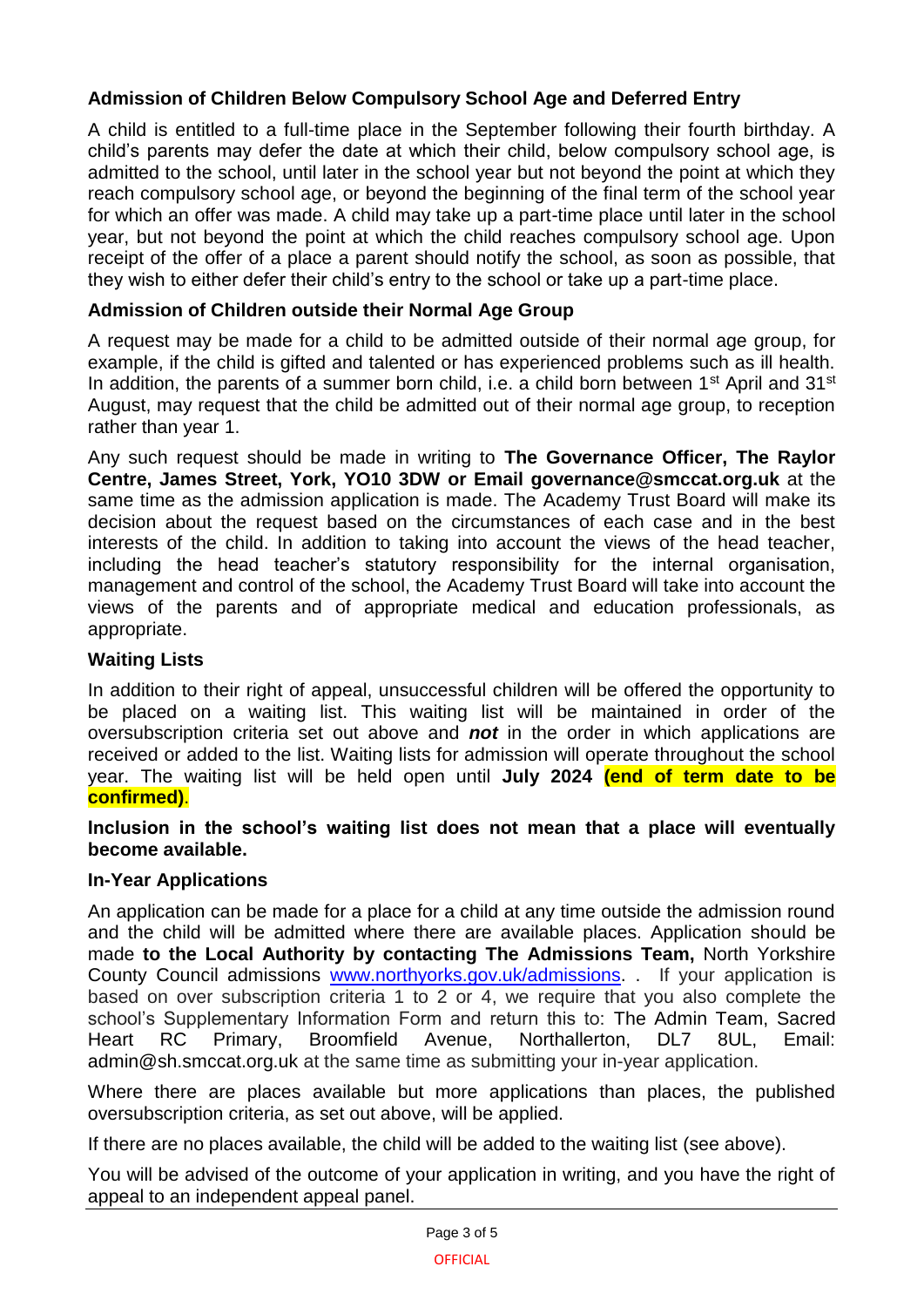## **Fair Access Protocol**

The school is committed to taking its fair share of children who are vulnerable and/or hard to place, as set out in locally agreed protocols. Accordingly, outside the normal admission round the governing body is empowered to give absolute priority to a child where admission is requested under any locally agreed protocol. The Academy Trust Board has this power, even when admitting the child would mean exceeding the published admission number (subject to the infant class size exceptions).

## **[Nursery<sup>1</sup>**

For children attending the school's nursery, application to the reception class of the school must be made in the normal way, to the home local authority. Attendance at the school's nursery does not automatically guarantee that a place will be offered at the school.

**The Academy Trust Board reserves the right to withdraw the offer of a place or, where a child is already attending the school the place itself, where it is satisfied that the offer or place was obtained by deception.**

### **Note 1**

1

A Statement of Special Educational Needs is a statement made by the local authority under section 324 of the Education Act 1996, specifying the special educational provision for a child. An Education, Health and Care Plan is a plan made by the local authority under section 37 of the Children and Families Act 2014, specifying the special educational provision required for a child.

### *Notes (these notes form part of the oversubscription criteria)*

2. A 'looked after child' has the same meaning as in section 22(1) of the Children Act 1989, and means any child who is (a) in the care of a local authority or (b) being provided with accommodation by them in the exercise of their social services functions (e.g. children with foster parents) at the time of making application to the school.

A 'previously looked after child' is a child who was looked after, but ceased to be so because he or she was adopted, or became subject to a child arrangements order or special guardianship order. Included in this definition are those children who appear (to the Academy Trust Board governing body) to have been in state care outside of England and who ceased to be in state care as a result of being adopted.

3. Catholic' means a member of a Church in full communion with the See of Rome. This includes the Eastern Catholic Churches. This will normally be evidenced by a certificate of baptism in a Catholic Church or a certificate of reception into the full communion of the Catholic Church. For the purposes of this policy, it includes a looked after child living with a family where at least one of the parents is Catholic.

For a child to be treated as Catholic, evidence of Catholic baptism or reception into the Church will be required. Those who have difficulty obtaining written evidence of baptism should contact their Parish Priest [who, after consulting with the Diocese, will decide how the question of baptism is to be resolved and how written evidence is to be produced in accordance with the law of the Church].

4. "children of other Christian denominations" means children who belong to other churches and ecclesial communities which, acknowledge God's revelation in Christ,